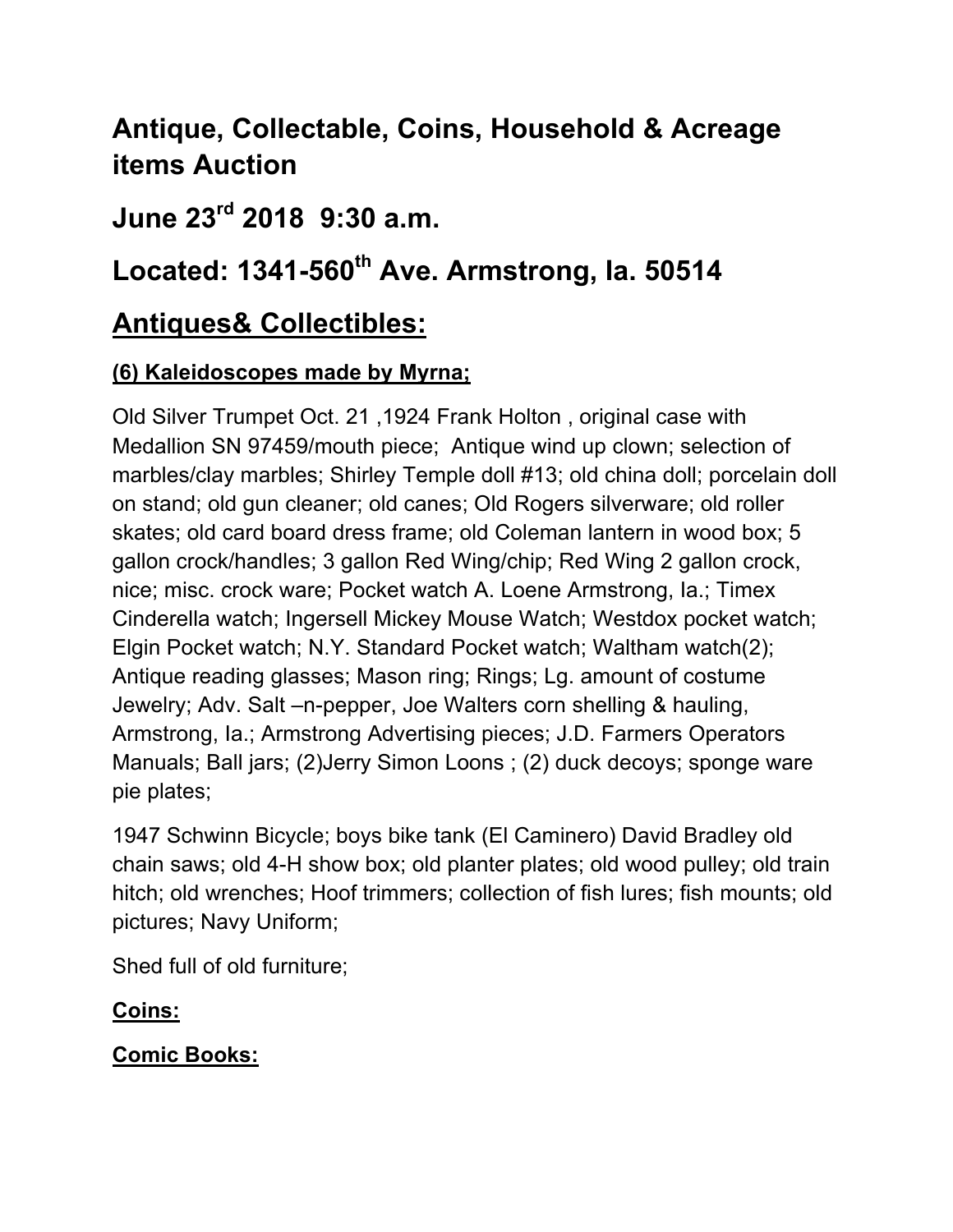1949 Bowman Gum Baseball Cards; #98 Phil Rizzuto; #84 Roy Campanella; #'s 47, 48, 49, 52,74, 75,76, (2) 67; 69, (2) 66, 68, 93, 81, 80, 97,99, 102, 85, 103;

Wonder woman #56 1952; Adventure Comics super boy # 144 1949; 20 cent & 25 cent Spiderman/Superman's/fantastic four; Roy Rogers 10 cent 1949-1950 (7);

 Lone Ranger 10 cent 1949-1950 (5); Tarzan 10 cent early 1950's (5); Lg. amount of 10 cent comics: Howdy Doody, Gabby Hayes; Cisco Kid(2), Tom Mix (4); Wild Bill Elliott; Hop along Cassidy (3); Gene Autry (3); Western Comics; Blazing West; Bob Hope (6); Dean Martin/Jerry Lewis; Joe Palocka (2); Several Popeye; Little Max; outlaw kid; Tomahawk; Red Rider (3); Buster Brown; Dogwood; Lg. amount of Disney; Tom & Jerry; Little Lulu; Blondie; Ace Comics; Ha Ha Comics; Lb. amount of Looney Tunes, 10 cent; Comic books 15 cent-35 cent: Disney, road runner, porky pig, bugs bunny, Archie; Jug head, Casper, Richie Rich, woody woodpecker;

Little Black Sambo book 1942; Early 1940's kids' books; Antique books; unusual Pig tea pot; old lunch pail; wash boards; white Porcelain coffee pots; Vaseline ware candy dish; Carnival dish; Carnival toothpick holder; Nice small 3 bowl set of sponge ware bowls; sponge ware bowl; cast iron bowls; Standard Oil Can/handle;

**Toys:** Tootsie metal cars; Tonka trucks (4) large scale

 ( hyd.); many 1/16 scale miniature tractors; (7) snapper 1/12 scale lawn tractor & trailer new in box; (3) 1/12 scale snapper mowers; Lg. amount match box cars; Ertle toys die cast cars; bank cars in box; complete set of American flyer train set in box; old round container puzzles; many old books, many first edition; games; fisher price garage complete; Carron board; old bowling games; many old games; wood Chinese checkers; old tin doll high chair amsco; numerous tin toys; top & tin army tank; plastic plane; kids' books; wood play skool toys; poker chips; puzzles; Pewter Star Wars Luke Sky Walker x wing star fighter 1977;

#### **Appliance & Furniture & House Hold items :**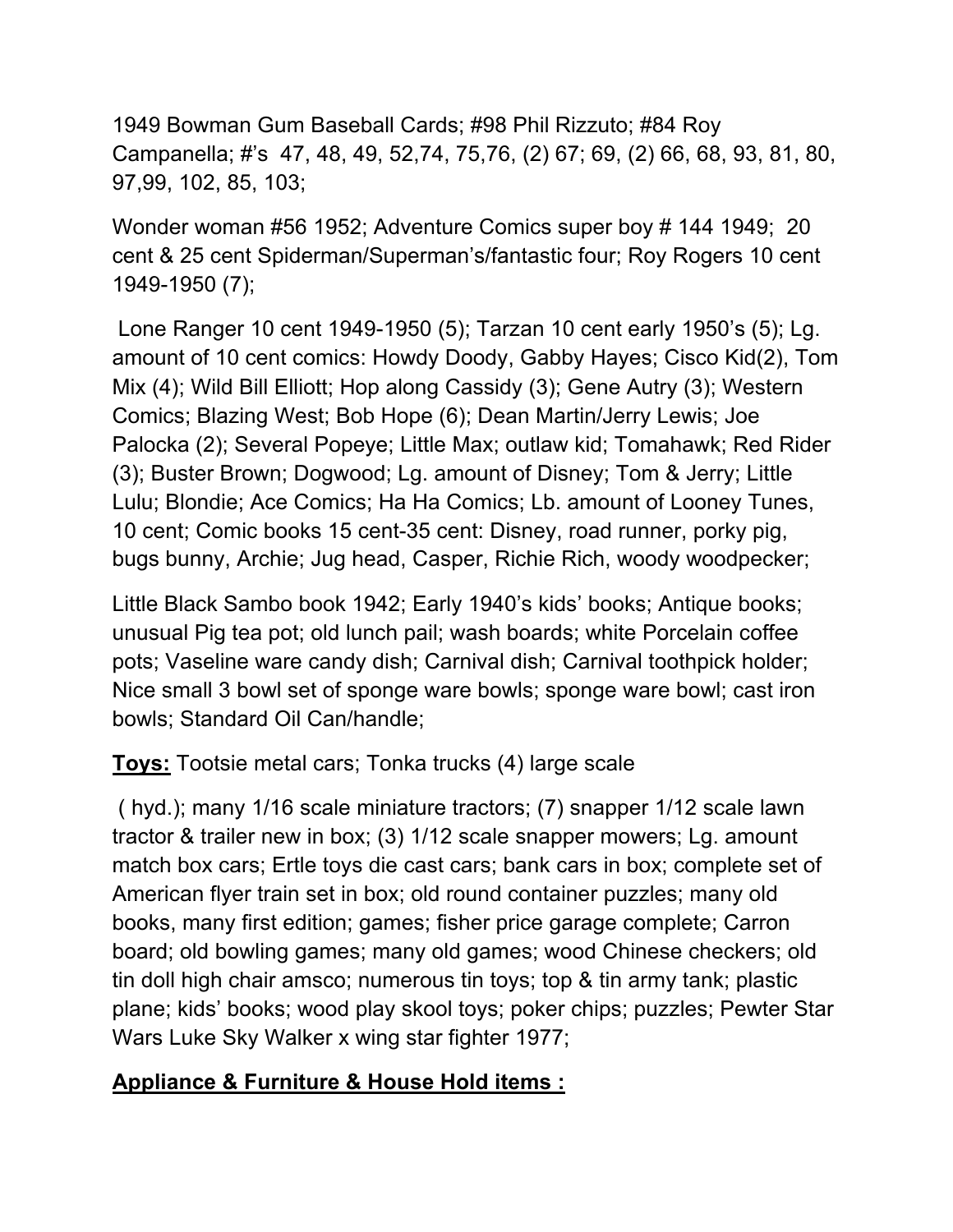May Tag Washer; Hot point dryer; Whirlpool Elec stove; G.E. Freezer; 30 + Speltz prints-artist prints; pencil sketches of local artists; non framed Speltz prints; Miniature framed Speltz prints; Waterfront hutch glass front, buffet, dresser, Vanity; Old round front dresser/ beveled mirror; Book shelf; old maple dresser; Dresser/matching chair; old wood desk; fold up movie cabinet; corner stand; Kitchen table & 4 chairs; German cuckoo clock; glass top coffee table; office wood desk; 4 drawer dresser; dresser/mirror; Queen bed head board; Brown couch; Leather recliner; end tables; small shelf; oak chairs; end tables; card table chairs; step stools; Misc. glasses; Corelle dishes; corning ware dishes; misc. silverware; 4 bowl set of heavy bowls; hand appliances; Roaster; Stainless Steel pan; misc. Tupperware; elec. roaster; Yellow porcelain pan/lid; dec. tins; misc. bedding; wood bowl; blankets; Bissell Shampooer; Lg. amount of DVD movies; lg. amount of misc. household ; Lg. amount of misc. fabric; ribbon; quilting & sewing items; set of 8 Japanese Rose China set of dishes; set of 8 silver rim Montclair china; coin stand; luggage;

### **Tools & Fishing Tackle:**

Lathe 12" Chicago forge wood lather; Milwaukee router in wood box; Protech miter saw on stand; Dermal jig saw; Craftsman bench drill press; Delta bench style jig saw; Bench style belt sander; New Pro tech 10" bench table saw; craftsman jig saw; Craftsman table saw; many hand tools; pipe clamps ; Floor style drill press; wrenches; shovels; rakes;

Lg. amount of fish tackle-many rods & reels; (3) Tru-temp fish pole, one in case; steel rods; pflueger rods; Johnson Sea Horse boat motor; kerosene lamps; battery charger; back yard grill; life jackets; ammo boxes;

Copper boiler; child's round seat chair; old doors; quilt rack;

Doug & Myrna Whitesell Estate-Owners

Howell Real Estate and Auction Auctioneers:

Mark Howell 712-260-9690 Larry Howell 712-260-9693